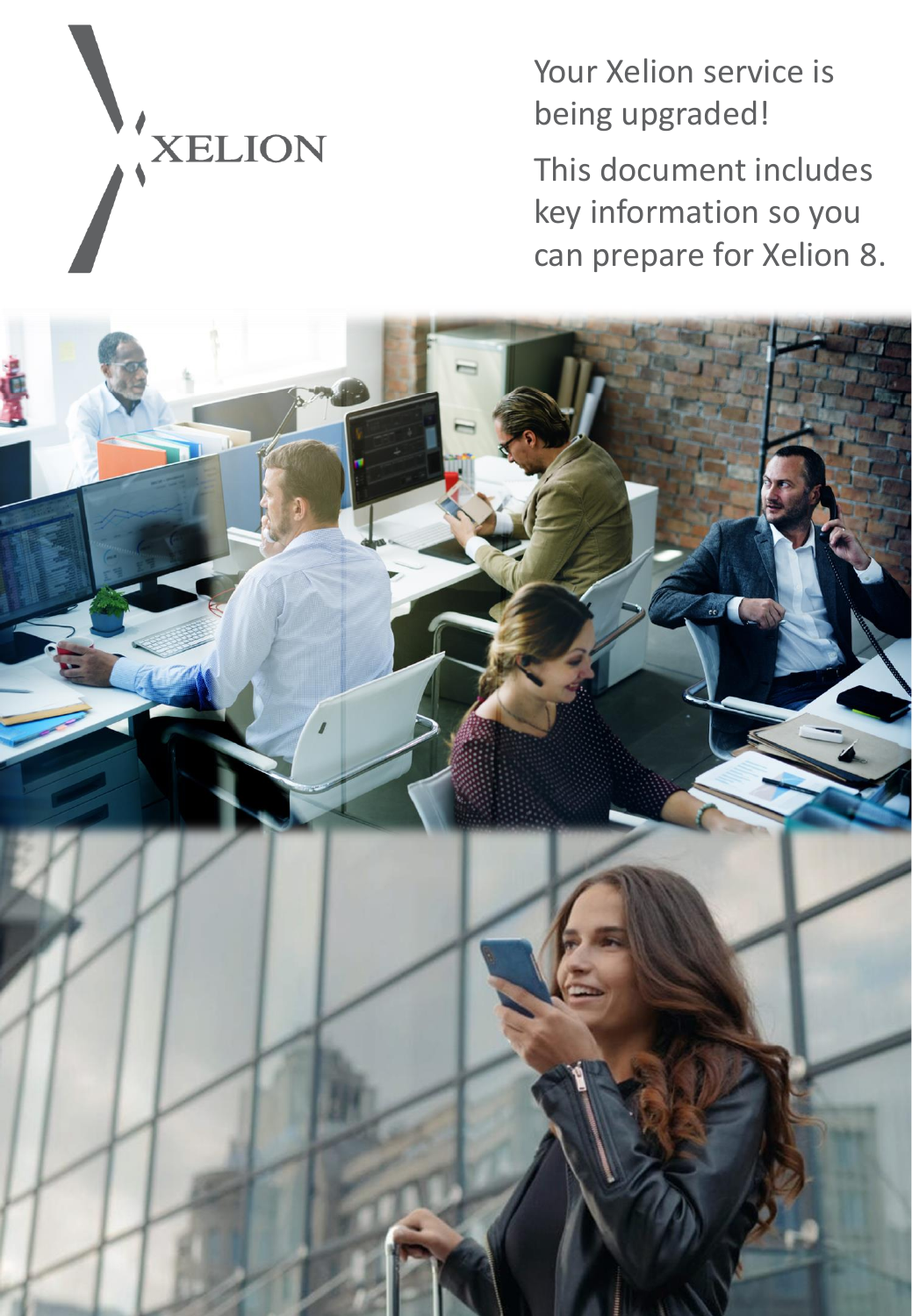

# Xelion 8 Upgrade process

The Xelion update will start at 8pm on your designated date and the service will be intermittent for approximately 90 minutes during this period.

If you require us to apply any diverts during the update period, please contact your Xelion provider. This will need to be requested a minimum of 2 working days prior to the maintenance date to ensure these are activated prior to the update.

Hardware devices including desk phones will continue to work as they do now after the update. If any devices fail to reconnect this can be solved by disconnecting and powering down the device for 2 minutes and then connecting them back up.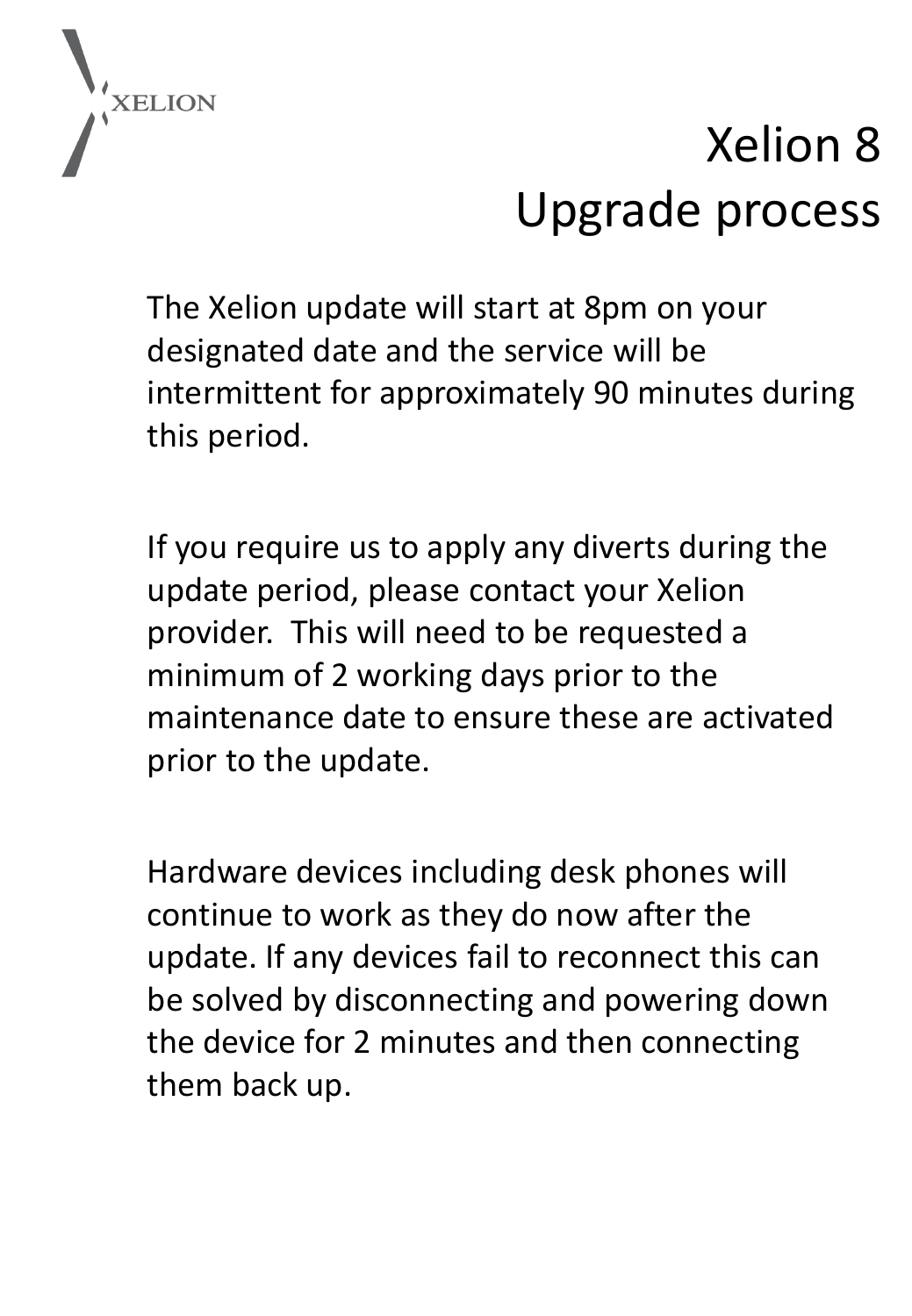

#### Key changes

Xelion 8 brings a host of new features and updates. Below are a few of the most important. Contact your Xelion provider representative for more information or to change your system setup.

#### User Based Routing

Xelion 7 calls route to nominated devices which can only be changed by an administrator. Xelion 8 offers user-based routing where calls are instead sent to the users account and then passed to the enabled devices of the user. Users can activate devices and join or leave hunt groups at any time via the desktop and mobile apps.

| 09.47           | 解見する<br><b>Steve Rae</b>                              |                       |  |  |  |  |  |
|-----------------|-------------------------------------------------------|-----------------------|--|--|--|--|--|
|                 | <b>Status</b><br>Available                            |                       |  |  |  |  |  |
| WE <sup>V</sup> | Identity & Lines                                      | in out                |  |  |  |  |  |
|                 | $M_e$                                                 | $\circledcirc$        |  |  |  |  |  |
|                 | <b>WEB</b> Sales Team                                 |                       |  |  |  |  |  |
|                 | $\leq$ Support                                        |                       |  |  |  |  |  |
|                 | My Phones                                             |                       |  |  |  |  |  |
|                 | Steve Rae<br><b>Steve Rae</b><br>Yealink<br>Softphone | Steve Rae<br>MS Teams |  |  |  |  |  |
|                 |                                                       |                       |  |  |  |  |  |
|                 | Steve Rae<br>Board Room                               |                       |  |  |  |  |  |
|                 | Conf Phone<br>Mobile App                              |                       |  |  |  |  |  |
|                 |                                                       |                       |  |  |  |  |  |
|                 | Redirect                                              |                       |  |  |  |  |  |
|                 | +441332943555                                         |                       |  |  |  |  |  |
|                 | Ш<br>$\bigcirc$                                       | ł.                    |  |  |  |  |  |

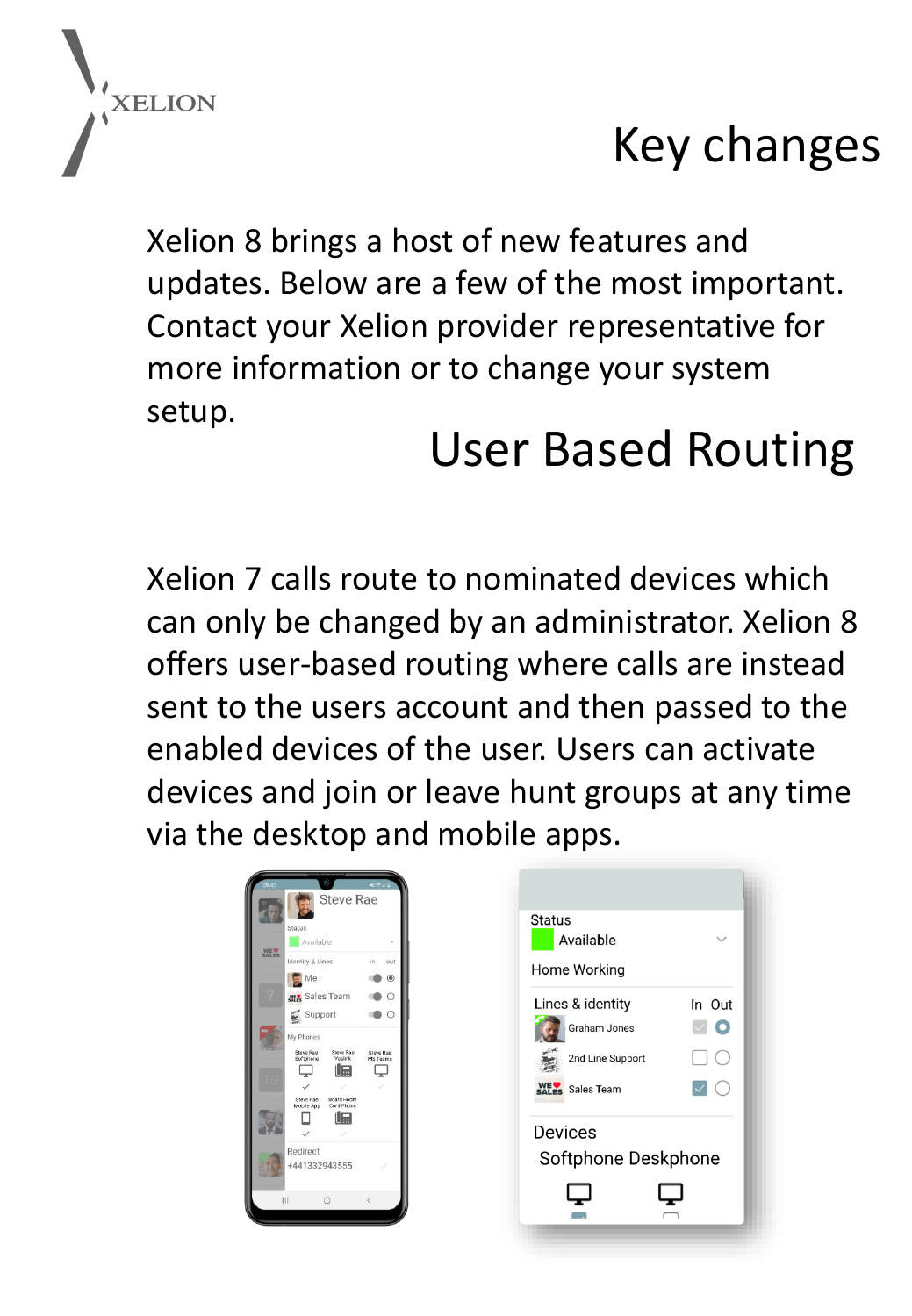

## Video Conferencing

Video conferencing has been added with Xelion 8, note you will need to opt in to switch on the free service. Up to 16 participants can join a conference with guests joining via the browser with no logins or downloads required.



#### Microsoft 365 & Teams Integration

Sync your calendars, contacts and Teams activity with Xelion for complete presence for your organization. You can also connect Xelion to Azure AD for single sign on and automated user creation.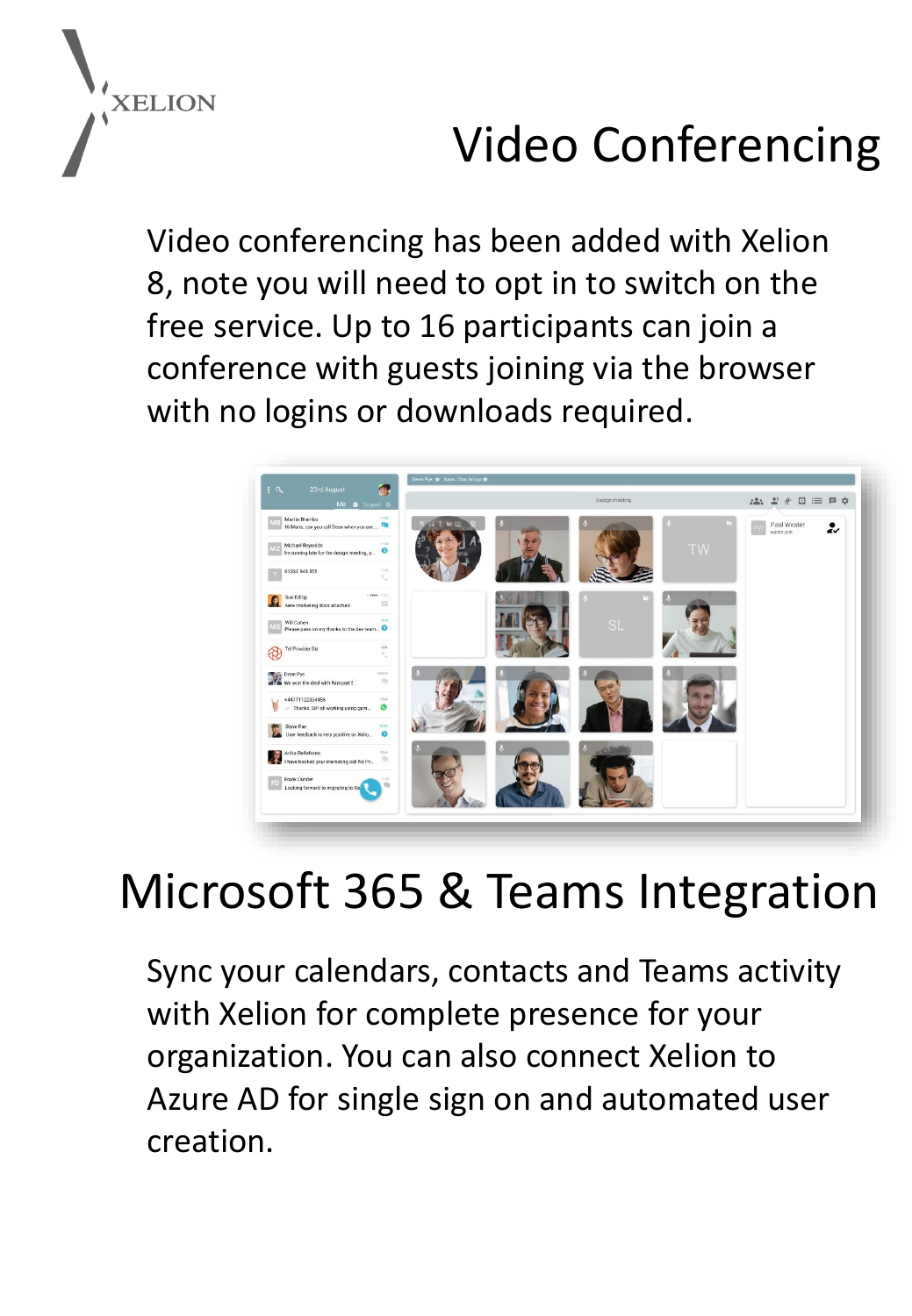

## Xelion 8 New Apps

Xelion 8 is backwards compatible and all the legacy Xelion 7 apps will continue to work. We do however recommend that once updated you uninstall the Xelion 7 apps and install the relevant Xelion 8 version.

## Mobile Apps

You can download the Xelion 8 mobile apps from your app store free of charge.





In the app settings you can choose to route calls using VOIP or the regular GSM mobile network.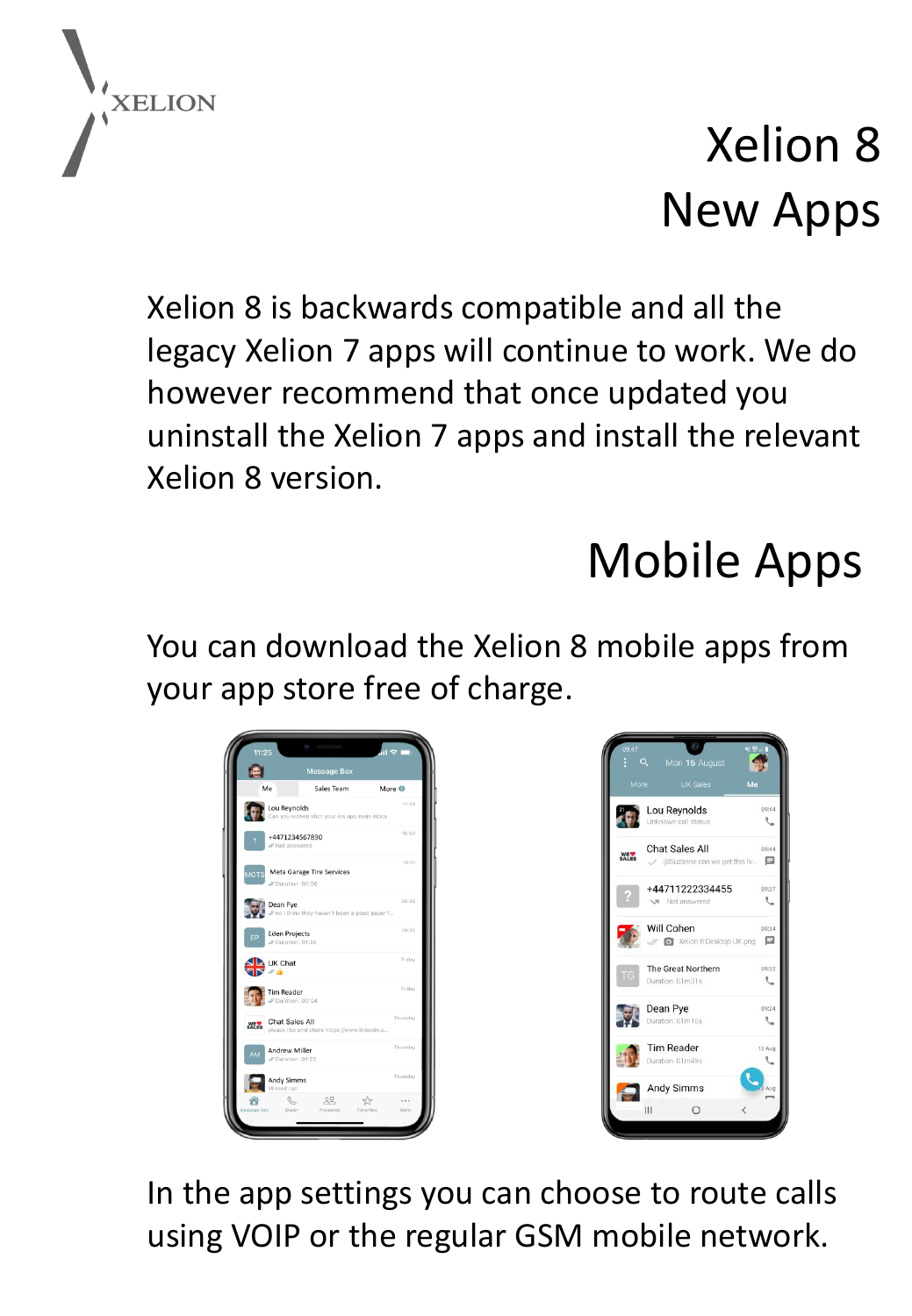

## Desktop Apps

Xelion 8 has two desktop app options depending on the user's requirements. All apps can be downloaded from https://xelion.com/apps

### New Windows App

The new Windows app should be the go-to option for most users. The new intuitive tilebased design makes communications simple.



Please note stop/start call recording will not be available in the Windows app until Xelion 8.1